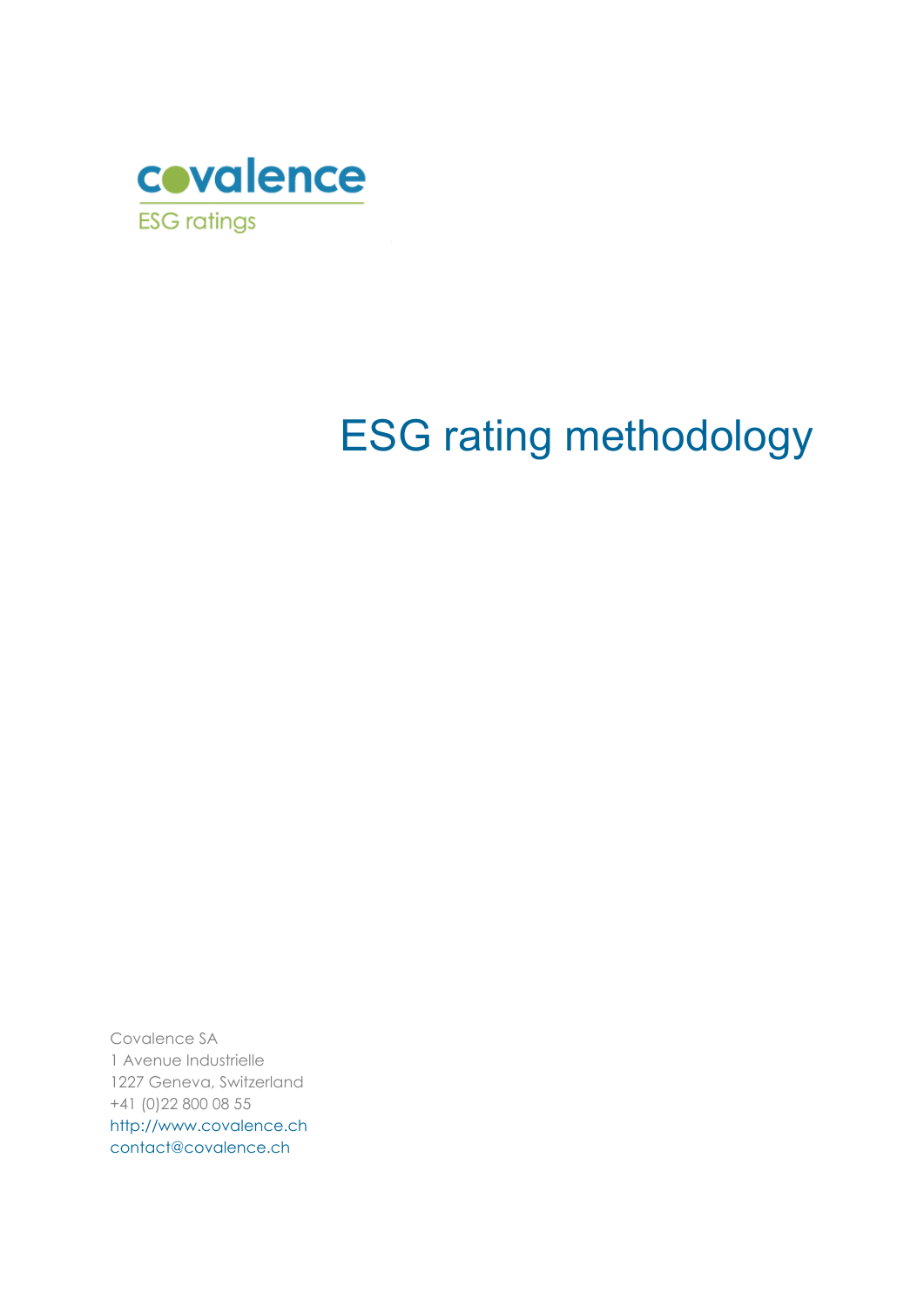## **Introduction**

To assess the contribution of companies to sustainable development, Covalence considers their practices as well as their impact on society and the environment.

#### **ESG practices: assessing how companies operate**

ESG ratings describe how companies' practices comply with sustainability standards such as the UN Global Compact or the Global Reporting Initiative (GRI). They allow for the management of risks and the selection of best-inclass companies. To assess companies' ESG practices, Covalence uses a set of 50 criteria inspired by the GRI's sustainability reporting guidelines.

### **SDG mapping: analysing their impact on society and the environment**

Increasingly, investors want to know more than just companies' practices and their level of compliance with ESG criteria. They also want to know about the impact companies have on society and the environment. For the Global Impact Investing Network (GIIN), impact investments are investments made with the intention of generating measurable social and environmental impact alongside a financial return.

While impact investing has historically focused on small, private companies, this approach is increasingly being adopted at the level of large, publicly listed companies. This is in part due to the influence of the Sustainable Development Goals, which call upon the private sector to

develop products and services that contribute to solving the world's major challenges. Mapping companies to the SDGs provides insightful material for impact analysis and supports thematic investment strategies.

## **Approach**

The Covalence approach is based on a diversity of sources of information and relies on web monitoring and artificial intelligence together with human analysis.

To produce ESG ratings, we combine a measure of **reputation**, translating the perceptions of stakeholders such as the media and NGOs, both positive (endorsements) and negative (controversies), and a **disclosure** score**,** based on ESG indicators reported by companies and sourced from Refinitiv as well as on corporate communications.

| <b>Level of analysis</b> |                       | Type of data                                                                     | <b>Illustrations</b><br><b>Sources</b>                                 |                                                                                                                  |  |
|--------------------------|-----------------------|----------------------------------------------------------------------------------|------------------------------------------------------------------------|------------------------------------------------------------------------------------------------------------------|--|
| <b>Disclosure</b>        | Reporting             | <b>ESG and SDG indicators</b><br>disclosed by companies<br>Sourced from provider | Companies                                                              | . H&S policy in supply chain? YES/NO<br>. % of women on board<br>• Total water use / Million in revenue \$, etc. |  |
|                          | <b>Communications</b> | Narrative content<br>Processed using in-house semi-<br>automated analysis        |                                                                        |                                                                                                                  |  |
| n<br><b>Reputation</b>   | <b>Endorsements</b>   |                                                                                  | <b>Stakeholders</b><br>Media, NGOs, trade unions,<br>governments, etc. | Positive stories on ESG issues, sustainability,<br>CSR, ethics                                                   |  |
|                          | <b>Controversies</b>  |                                                                                  |                                                                        | Negative stories on ESG issues, sustainability,<br>CSR, ethics                                                   |  |



**SUSTAINARI** 

DF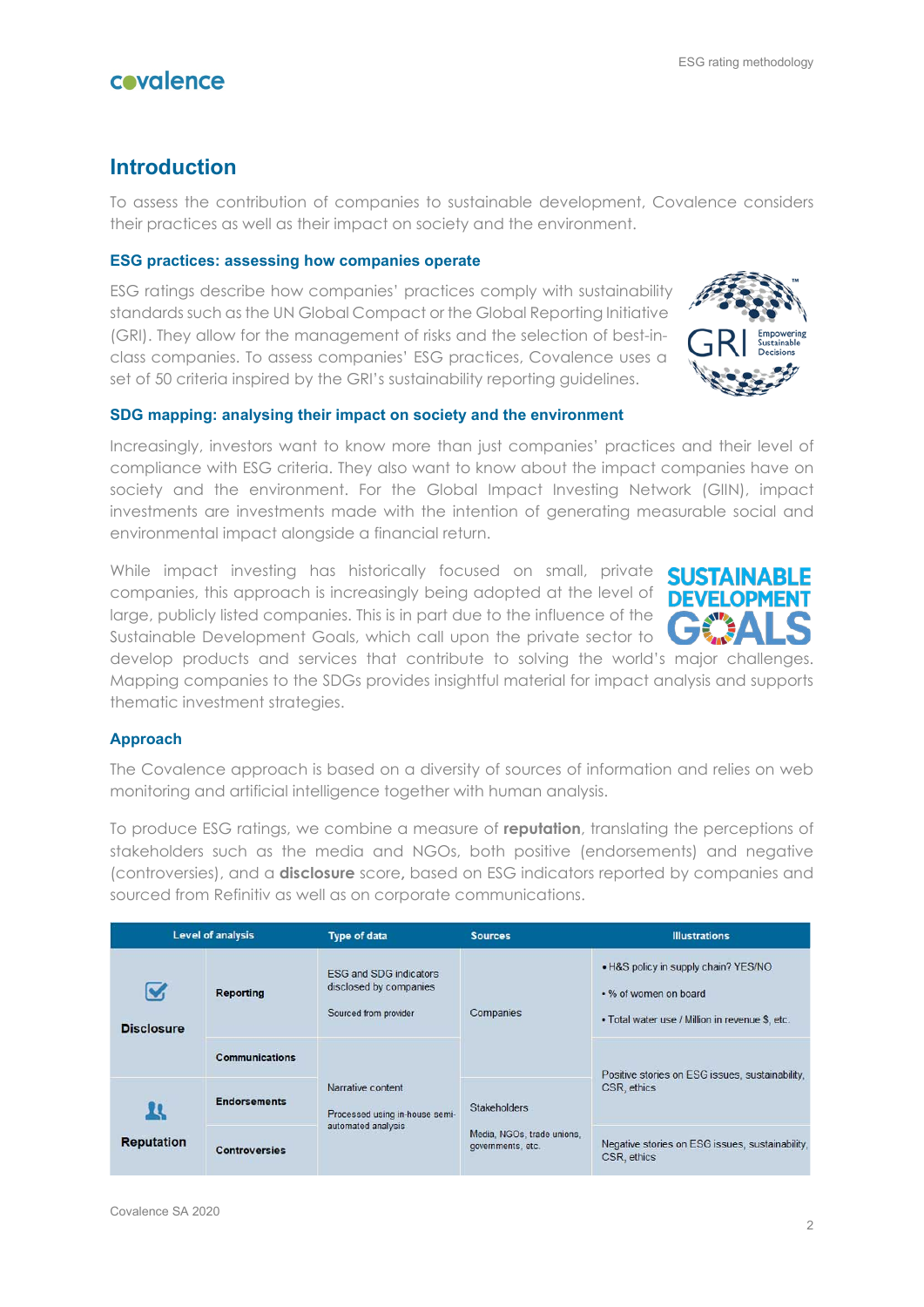#### ESG rating methodology

# covalence

## **Reputation: artificial intelligence enabling stakeholder analysis**

Stakeholders such as NGOs, governments, trade unions and the media describe the role and activities of companies in positive and negative terms generating either endorsements or controversies. Since 2001, Covalence has specialized in the semi-automated analysis of such narrative content. This expertise materialized in the award-winning EthicalQuote reputation index.



We use data collection and classification tools relying on artificial intelligence techniques (machine learning, natural language processing) in order to analyse the narrative content. This process is reinforced by human interventions to classify the content in terms of polarity (positive/negative) and criteria. Our team of analysts thoroughly checks entries proposed by the software, thus ensuring high curation standards. Only sources that are publicly identified and available online are considered.

#### **Disclosure: integration of indicators published by companies**

An increasing number of companies publish ESG indicators. These indicators are communicated in absolute numbers (e.g. CO2 emissions in tons), in ratios (e.g. % of women on

the Board) or in Boolean terms (e.g. existence of a Health and Safety policy in the supply chain: yes / no). Since 2016, companies have also started disclosing indicators relevant to the Sustainable Development Goals (SDGs) to reflect their positive impacts on society and the environment. Covalence acquires this data from external providers and integrates it into its proprietary ranking system.

| <b>Announced Layoffs</b>            | 1127         |
|-------------------------------------|--------------|
| <b>Strikes</b>                      | <b>FAISE</b> |
| <b>Women Employees</b>              | 35.1%        |
| New Women Employees                 | 41.7%        |
| <b>Women Managers</b>               | 37.5%        |
| <b>HRC Corporate Equality Index</b> | 90           |
| <b>Flexible Working Hours</b>       | <b>TRUE</b>  |

Self-reported ESG and SDG indicators provide useful information on policies, processes and commitments. They respond to increasing demands for more transparency in the way a company conducts its business. However, the disclosed data is not sufficient to produce a balanced assessment. It is usually highly aggregated, mainly reporting global performance while providing little insight on local practices. It can also be positively biased, celebrating achievements and minimizing problems. There are data gaps. The use of additional data from third-party sources is therefore needed to document the perception of stakeholders and shed light on local situations.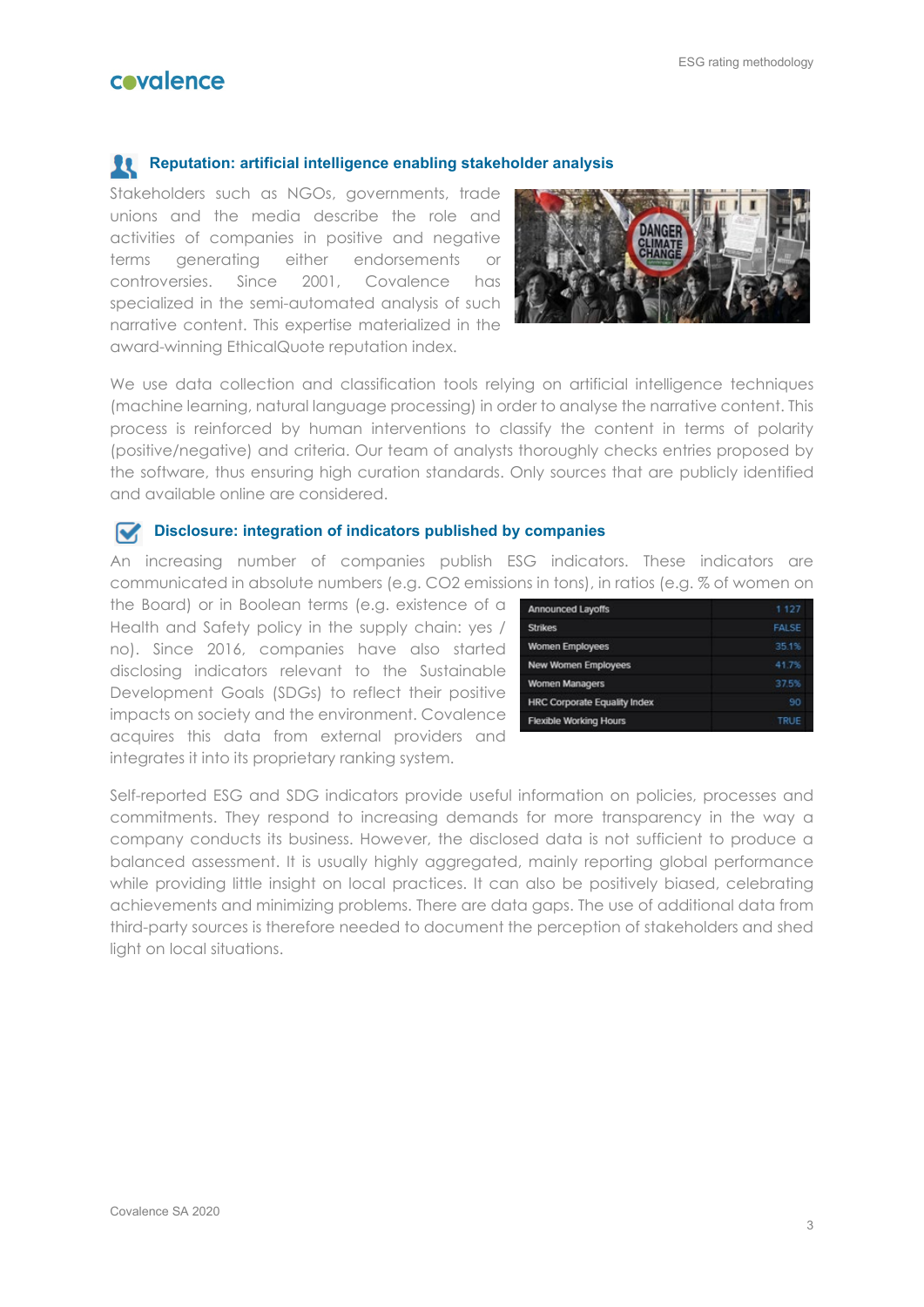## **Criteria**

Covalence first uses a set o[f 50 criteria](https://www.covalence.ch/docs/CovalenceESGCriteria.pdf) inspired by the [Global Reporting Initiative'](https://www.globalreporting.org/)s sustainability reporting guidelines. These criteria serve to classify the narrative content which is gathered thanks to our semi-automated search process using a broad set of sources.

The data is then recoded with hundreds of topics and sub-topics and organized into 11 dimensions within 3 categories: Environment, Social, Governance.

The data is also classified with the 17 Sustainable Development Goals to show companies' mapping to the SDGs to provide insightful material for impact analysis and to support thematic investment strategies.

Finally, Covalence data can also be classified with other metrics such as the Principles of the [UN Global Compact](https://www.unglobalcompact.org/) or the [Peacebuilding Business Criteria](https://peacenexus.org/wp-content/uploads/2019/01/PBBC-final-revision.pdf) developed by the [PeaceNexus](https://peacenexus.org/) foundation.

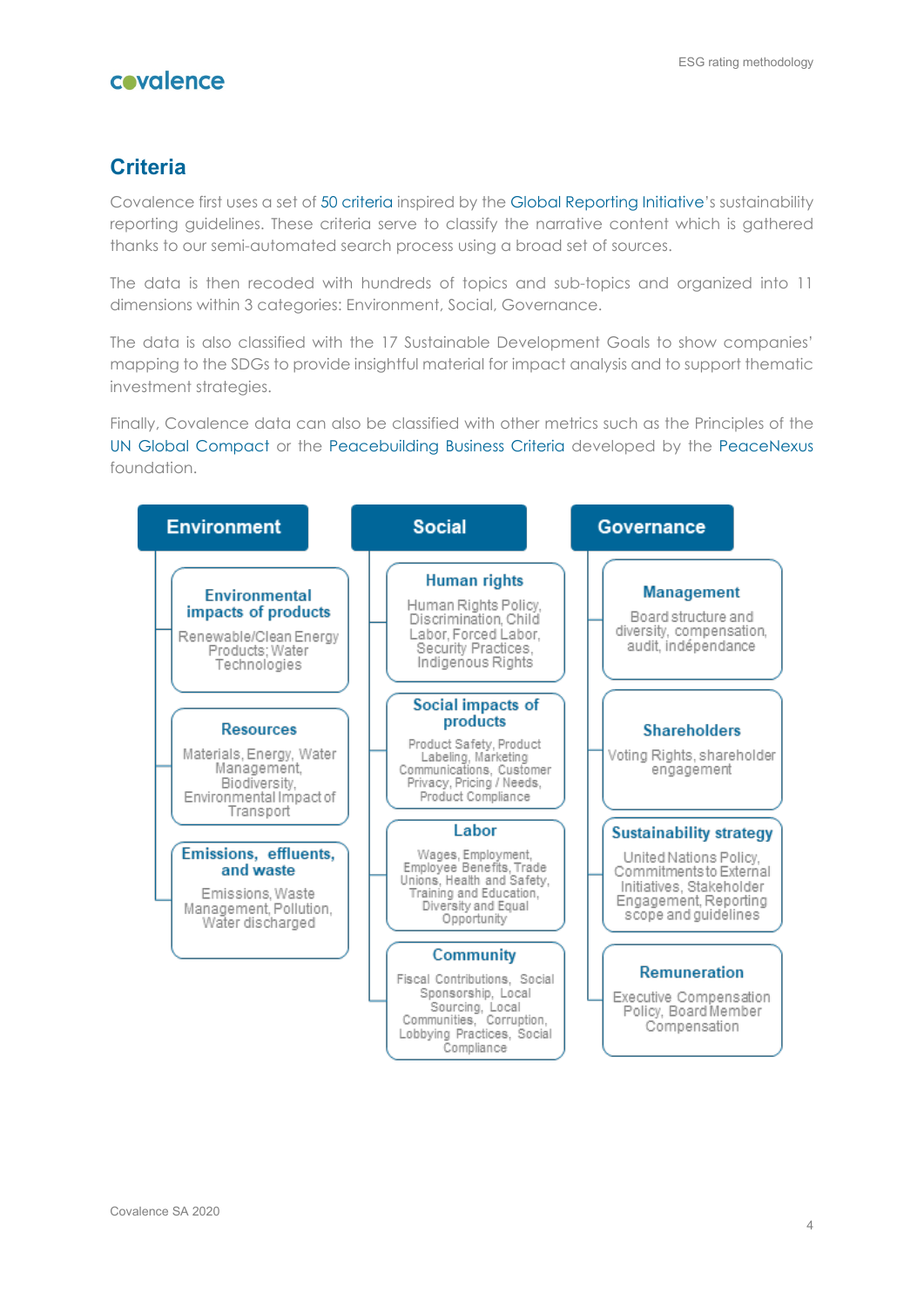## **Scoring system**

Our ESG ratings are based on narrative content reflecting the perceptions of stakeholders such as the media and NGOs (reputation) and on data publicly reported by companies (disclosure).

#### **Reputation score**

The basic metrics used by Covalence to measure companies' ESG reputation are quantities of news items gathered on the web (texts, web pages) from third party sources that can be coded as having a positive (endorsements) or a negative orientation (controversies) towards named companies (polarity, sentiment).

Explicit positive or negative words have to be found in the text for demonstrating a polarity and allowing the document to be coded and accounted in the system. Examples of negative words: "predator", "undermining". Examples of positive words: "contributing", "helping".

To be considered, an article must also be related to at least one ESG criterion. Only one criterion is used if there is little information (usually a short document), and two or more criteria are used if the document provides detailed information

Reputation 33

(longer document). For the purpose of coherence and stability, 5 criteria is the maximum allowed per news item.

A **historical erosion factor** is applied to the quantities of positive and negative news with recent articles weighting more than older ones. We don't want companies scoring high to rest on their laurels and we want laggards to have a chance to improve. As a convention, each month, positive and negative articles lose 2% of their value. For example, an article published 10 years ago has lost 90% of its information value (weight).

Here is how we calculate reputation scores:

If the sets  $P(d,t)$ ,  $N(d,t)$  represent the positive and negative news for dimension  $d$  aged at time  $t$ , where each element is the age in months of the news item, then, with a  $2\%$  erosion factor ( $α=0.98$ ), the eroded positive and negative news for dimension  $d$  at time  $t$ are, respectively





$$
P(d,t) = \sum_{p \in \mathcal{P}(d,t)} \alpha^p, \qquad N(d,t) \sum_{n \in \mathcal{N}(d,t)} \alpha^n
$$

Total news = positive news + negative news. With a 2% erosion factor  $(\alpha=0.98)$ , this translates to

Total news volume = 
$$
V_R(d, t) = P(d, t) + N(d, t)
$$

In the case of scores relying on a low volume of information, a **threshold**, T is applied to bring scores close to 50% (neutral score). This is to avoid having very high or very low scores based on a small amount of data.

A score is given by the ratio between positive news and total news. For example, if a company has total news = 1622, negative news = 472, positive news = 1150, the score is 1150 /  $1622 = 71\%$ .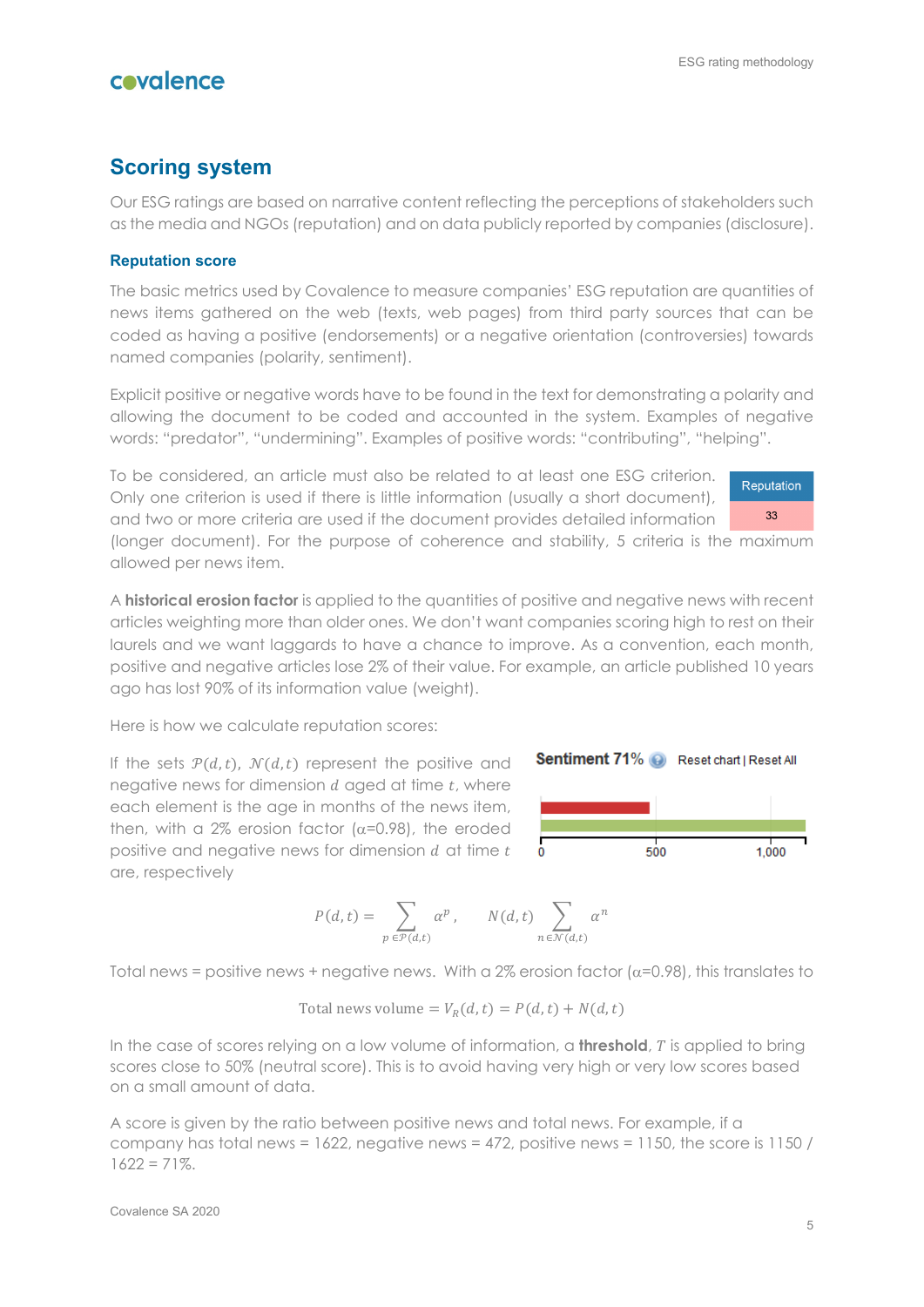

76

Controversy

covalence

The Reputation score for dimension  $d$  at time  $t$  is

$$
Reputation(d, t) = Rn(d, t) = \begin{cases} \frac{100P(d, t)}{V_R(d, t)}, & V_R(d, t) \ge T \\ \frac{V_R(d, t)}{T} \left(\frac{100P(d, t)}{V_R(d, t)} - 50\right) + 50, & V_R(d, t) < T \end{cases}
$$

Scores are calculated within each of the 11 dimensions. The data underlying the reputation score is accessible using the ESG News Monitor, an online, interactive data visualization tool. Such ESG news data can also be delivered as data feed.

#### **Controversy score**

The controversy score reflects the intensity of current controversies naming a company and is on a scale from 0 and 100. A **threshold**, T, is also applied to the controversy volume.

With a 20% historical erosion factor ( $\alpha$  = 0.8), the volume of negative news for dimension *d* at time  $t$  is

$$
V_C(d,t) = \sum_{n \in \mathcal{N}(d,t)} \alpha^n
$$

The Controversy score is calculated based on this volume and the threshold.

$$
\text{Controversy}(d, t) = \text{Contr}(d, t) = \begin{cases} 100, & V_c(d, t) \ge T \\ \frac{100V_c(d, t)}{T}, & V_c(d, t) < T \end{cases}
$$

The average is taken over the  $11$  dimensions to calculate the final controversy score.  $D$  is the set of 11 dimensions.

$$
\text{Contr}(t) = \frac{\sum_{d \in D} \text{Contr}(d, t)}{11}
$$

The controversy score is also translated into a grade from a to d. It represents the level of ESG risks faced by the company.

$$
\text{Controversy grade}(t) = \begin{cases} a, & 0 \le \text{Contr}(t) < 20 \\ b, & 20 \le \text{Contr}(t) < 40 \\ c, & 40 \le \text{Contr}(t) < 80 \\ d, & 80 \le \text{Contr}(t) \le 100 \end{cases}
$$

#### **Disclosure score**

In the disclosure score, we consider corporate communications (narrative content published by companies - web pages, press releases, etc.). As this is positive news, it can be considered as a subset of the total positive news. If

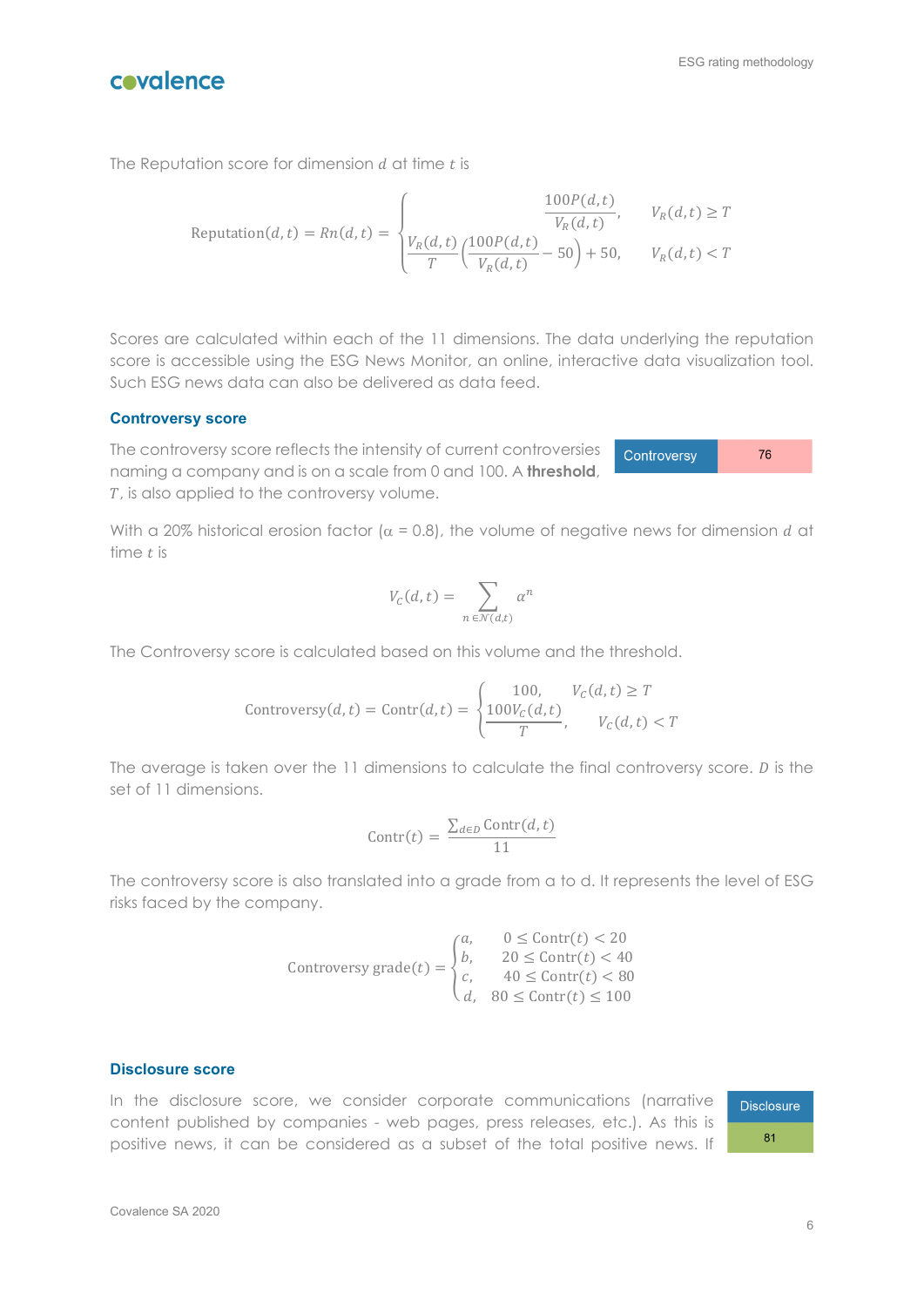

 $\mathcal{P}_F(d,t) \subseteq \mathcal{P}(d,t)$  is the set of positive news items provided by the company related to dimension  $d$ , aged at time  $t$ , then the volume of news provided by corporate communications is

$$
V_P(d,t) = \sum_{p \in \mathcal{P}_E(d,t)} \alpha^p
$$

Where  $\alpha$  = 0.98 represents a historical erosion factor of 2%. A **threshold**, T, is applied based on the volume of information so that the corporate communications score for dimension  $d$  at time  $t$  is given by

$$
CC(d,t) = \begin{cases} 100, & V_E(d,t) \ge T \\ \frac{100V_E(d,t)}{T}, & V_E(d,t) < T \end{cases}
$$

Hundreds of ESG indicators reported by companies are provided to us by Refinitiv. For each selected indicator, the data is normalised into a 0-100 scale. Reporting scores are calculated for each of the 11 dimensions.

These questions may be qualitative or quantitative. **Qualitative** questions can have favourable or unfavourable answers to yes/no questions. In the normalisation process, favourable answers are awarded 100 points and unfavourable answers are rewarded 0 points. For example, 100 points are awarded to a company who answers "no" to the question "has the company had legal action taken against it by its workers in the last reporting period?" or "yes" to the question "does the company have a policy to improve its energy efficiency?". These are favourable answers. On the contrary, answering "yes" and "no" respectively to the previous questions would award 0 points as these are unfavourable answers.

**Quantitative** questions may be answered with percentages ("what percentage of the workforce is female?") or other figures ("what are the company's annual  $CO<sub>2</sub>$  emissions?"). These numbers are normalised based on industry standards and are given a score between 0 and 100.

Questions to which the answers are unknown are given 50 points, so that the final reporting score is

$$
Reporting(d, t) = Rg(d, t) = \frac{100f + 50u + \sum_{\omega \in W} \omega}{\Psi}
$$

Where  $f$  represents the number of favourable answers to qualitative questions,  $u$  represents the total number of unanswered questions,  $\omega \in W$  are the normalised scores for quantitative questions and Ψ is the total number of questions answered by Refinitiv.

As a bonus, if it is higher than the reporting score, the corporate communications score is considered and the average is used as the disclosure score. If the corporate communications score is lower than the reporting score, then it is only the reporting score that constitutes the disclosure score.

$$
\text{Disclosure} = \text{Disc}(d, t) = \begin{cases} Rg(d), & CC(d, t) \le Rg(d) \\ \frac{Rg(d) + CC(d, t)}{2}, & CC(d, t) > Rg(d) \end{cases}
$$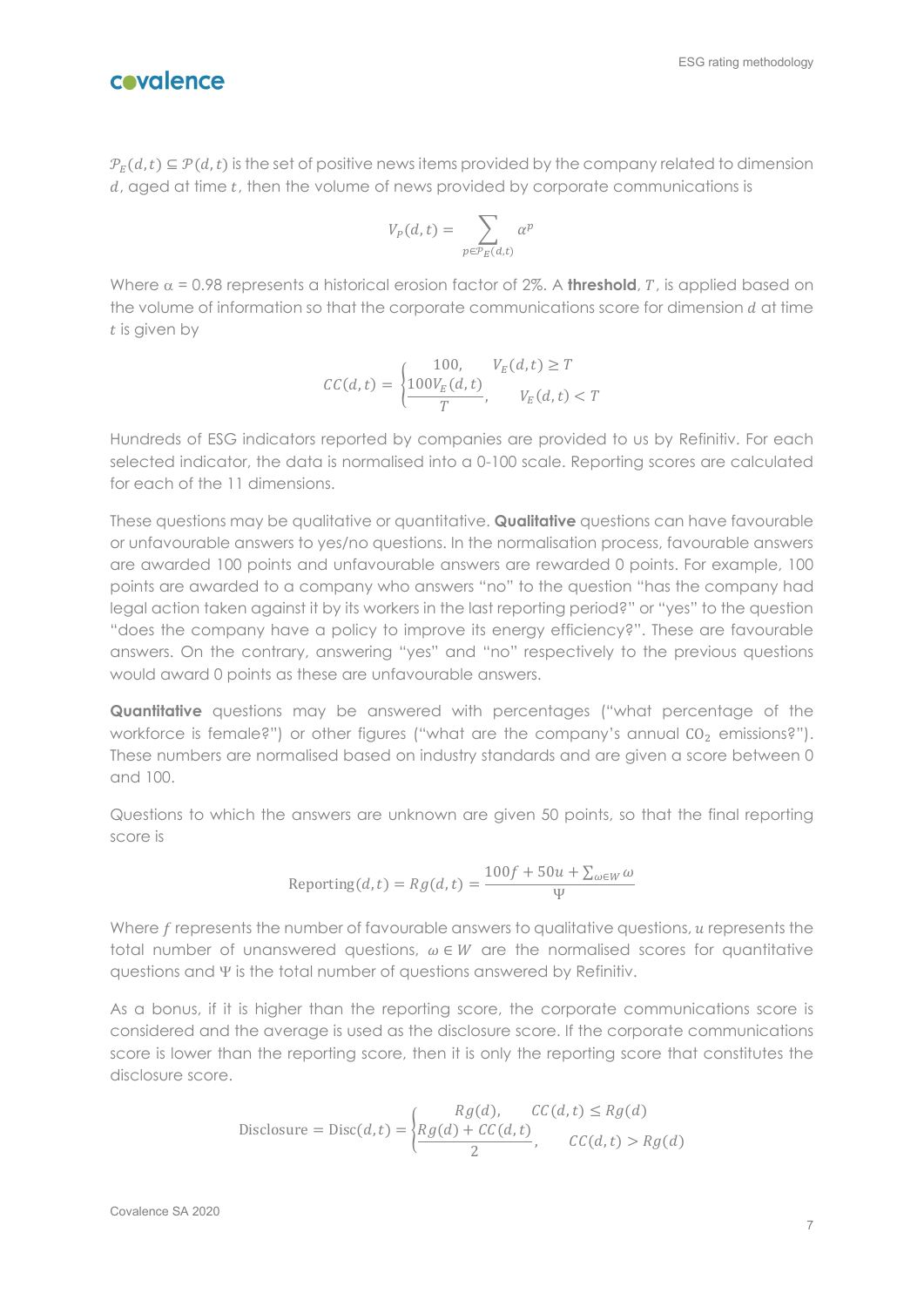**Example: Environment | Resources**

| <b>Refinitiv Indicator Name</b>              | <b>Refinitiv Indicator Definition</b>                                                                                                                                          |
|----------------------------------------------|--------------------------------------------------------------------------------------------------------------------------------------------------------------------------------|
| Policy Energy Efficiency                     | Does the company have a policy to improve its energy efficiency?                                                                                                               |
| Land Environmental Impact Reduction          | Does the company report on initiatives to reduce the environmental impact on<br>land owned, leased or managed for production activities or extractive use?                     |
| <b>Policy Water Efficiency</b>               | Does the company have a policy to improve its water efficiency?                                                                                                                |
| <b>Toxic Chemicals Reduction</b>             | Does the company report on initiatives to reduce, reuse, substitute or phase out<br>toxic chemicals or substances?                                                             |
| <b>Staff Transportation Impact Reduction</b> | Does the company report on initiatives to reduce the environmental impact of<br>transportation used for its staff?                                                             |
| <b>Resource Reduction Policy</b>             | Does the company have a policy for reducing the use of natural resources or to<br>lessen the environmental impact of its supply chain?                                         |
| Policy Sustainable Packaging                 | Does the company have a policy to improve its use of sustainable packaging?                                                                                                    |
| Policy Environmental Supply Chain            | Does the company have a policy to include its supply chain in the company's<br>efforts to lessen its overall environmental impact?                                             |
| <b>Environmental Controversies</b>           | Is the company under the spotlight of the media because of a controversy linked<br>to the environmental impact of its operations on natural resources or local<br>communities? |

For example, to get a score of 100%, a company should respond Yes to the first eights indicators in the above table, and No to the last one.

#### **Rates: combining disclosure and reputation scores**

For each of the 11 dimensions, an average is calculated between the disclosure and the reputation scores. We then have final scores, or rates, for each of the 11 dimensions as well as for the Environment, Social, and Governance categories.

|                    | <b>Rate 0-100</b> | <b>Disclosure</b> | <b>Reputation</b> |
|--------------------|-------------------|-------------------|-------------------|
| <b>ESG</b>         | 76                | 88                | 63                |
| <b>Environment</b> | 79                | 86                | 72                |
| Social,            | 75                | 96                | 54                |
| Governance         | 74                | 84                | 64                |

Final score
$$
(d, t)
$$
 = 
$$
\frac{\text{Disc}(d, t) + \text{Rn}(d, t)}{2}
$$

The final ESG rate is derived from the average of the rates measured for the Environment, Social, and Governance categories. For example, in the table above we have: (79+75+74)/3=76. This is equivalent to taking the average final score over the 11 dimensions.

$$
ESG(t) = \frac{\sum_{d \in D} \text{Final score}(d, t)}{11}
$$

The ESG rate is then translated into Z-scores (based on standard deviation from the mean value) to generate grades from A to D.

$$
Grade = \begin{cases} A, & Z > 1.5 \\ B, & 0 \le Z \le 1.5 \\ C, & -1.5 \le Z < 0 \\ D, & Z < 1.5 \end{cases}
$$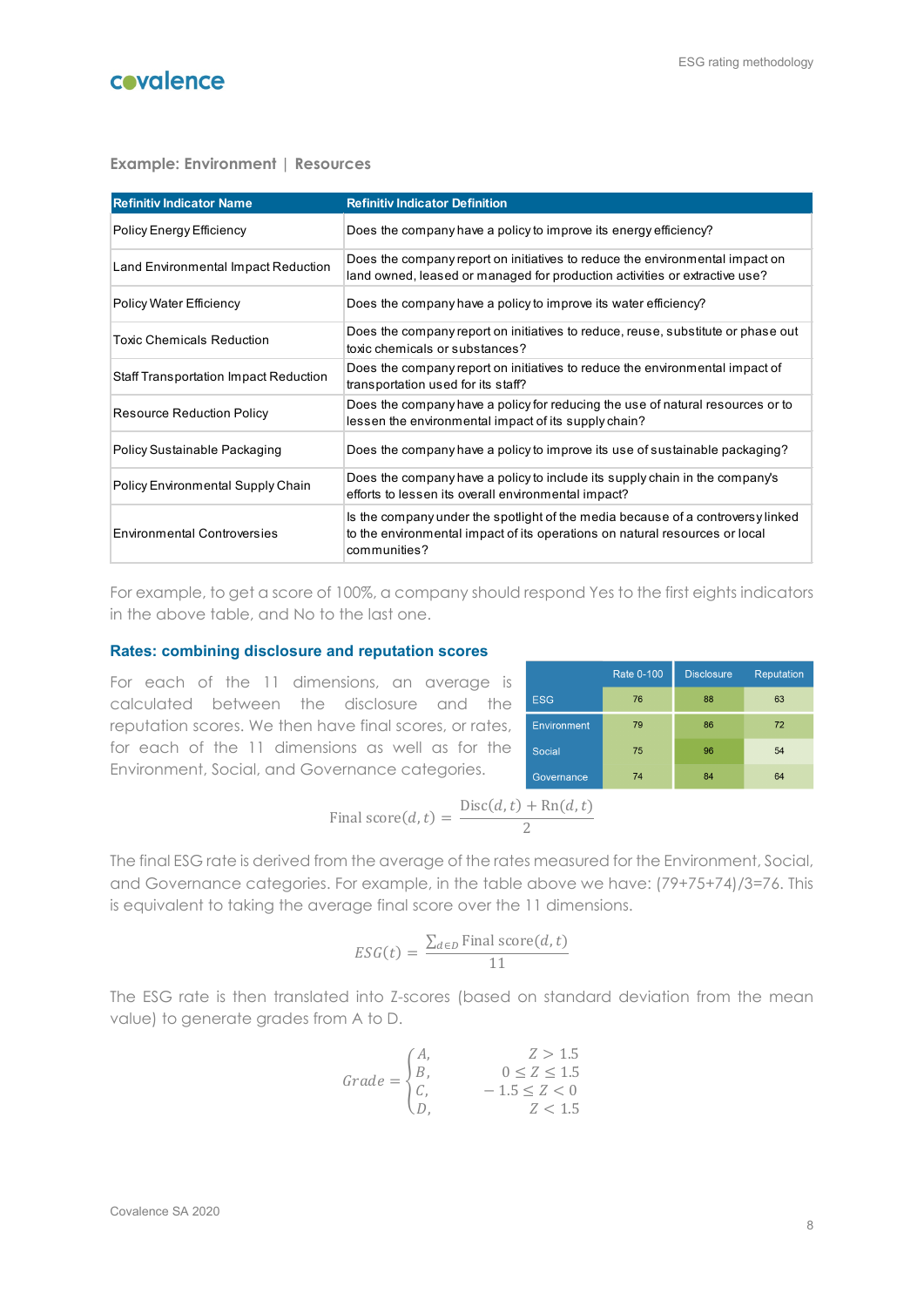$ESG(t)$  represents the overall performance of the company during the reporting period at time t. Contr(t) represents the level of ESG risk faced by the company. In the final grade, we attribute a sign which indicates whether or not the overall ESG performance mitigates the risk.

$$
sign = sgn(ESG(t) - Contr(t))
$$



For example, the ESG risk of Bayer became unmitigated in May 2018, before the acquisition of Monsanto was completed, as the controversy score exceeded the ESG rate.

| <b>Date</b> | <b>ESG</b> |    | s  | G  | <b>Controversy</b> | <b>Mitigation</b> | <b>Mitigation</b><br>$+1-$ | <b>Grade</b> |
|-------------|------------|----|----|----|--------------------|-------------------|----------------------------|--------------|
| 2018-04     | 65         | 64 | 64 | 67 | 56                 | 9                 | ∸                          |              |
| 2018-05     | 65         | 63 | 64 | 67 | 67                 | -0                | ۰                          |              |
| 2018-06     | 64         | 63 | 63 | 67 | 69                 | -4                | ٠                          |              |
| 2018-07     | 59         | 55 | 57 | 65 | 74                 | $-15$             | $\overline{\phantom{a}}$   |              |



#### **Sensitive activities**

Information on sensitive activities is provided to investors applying exclusion filters. It is sourced from Revinitiv Eikon database.

If the company generates revenues from a sensitive activity, the latter is bolded in black with an X. A second X signifies that the activity represents more than 5% of total revenues.

| <b>Activities</b>    | Revenue | $> 5\%$ |
|----------------------|---------|---------|
| GMO products         | х       |         |
| Nuclear              |         |         |
| Nuclear Production   |         |         |
| Alcohol              |         |         |
| Tobacco              |         |         |
| Armaments            |         |         |
| <b>Cluster Bombs</b> |         |         |
| Landmines            |         |         |

#### **SDG mapping**

To produce SDG mappings, the ESG data gathered for the two levels of analysis, disclosure and reputation, is filtered and recoded with the Sustainable Development Goals (SDGs).

The size of the bubbles represents the volume of reputation data irrespective of the positive or negative sentiment with the 5 most important SDGs being labelled.